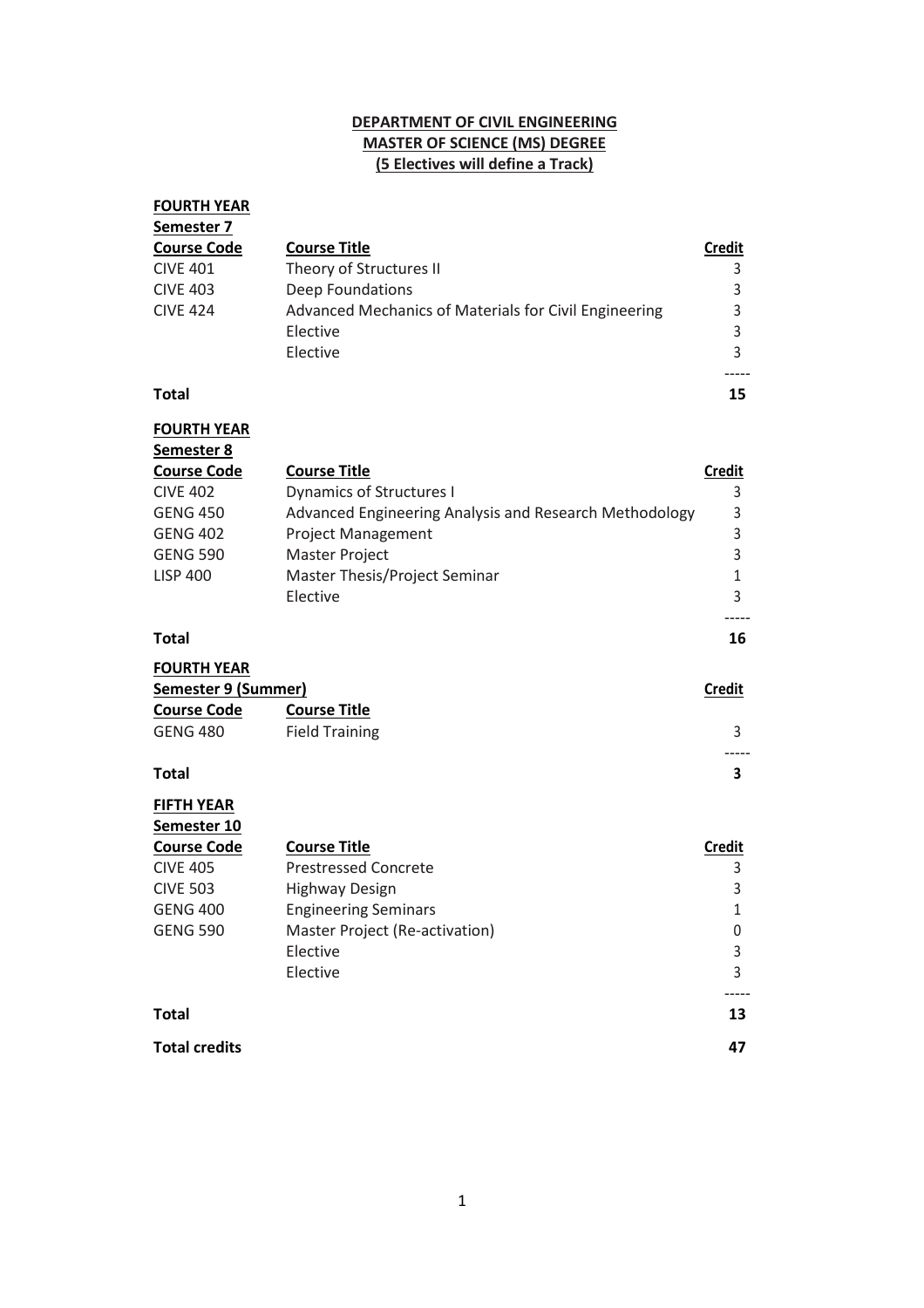# **Elective Courses (15 Credits from the following Tracks list):**

| <u>(*) Structural Track</u> |                                                                  |               |
|-----------------------------|------------------------------------------------------------------|---------------|
| <b>Course Code</b>          | <b>Course Title</b>                                              | <b>Credit</b> |
| <b>CIVE 411</b>             | Introduction to Earthquake Engineering and Seismology            | 3             |
| CIVE 443 *                  | Seismic Design of Reinforced Concrete Buildings                  | 3             |
| <b>CIVE 444</b>             | Seismic Design of Foundations                                    | 3             |
| <b>CIVE 502</b>             | Theory of Elasticity                                             | 3             |
| <b>CIVE 504</b>             | <b>Finite Element Analysis</b>                                   | 3             |
| <b>CIVE 505</b>             | <b>Dynamics of Structures II</b>                                 | 3             |
| <b>CIVE 506</b>             | <b>Stability of Structures</b>                                   | 3             |
| <b>CIVE 555</b>             | Special Topics in Civil Engineering                              | 3             |
| <b>CIVE 556</b>             | <b>Bridge Design</b>                                             | 3             |
| <b>CIVE 557</b>             | Advanced Structural Steel Design                                 | $\mathsf 3$   |
| <b>CIVE 561</b>             | <b>Retaining Structures Design</b>                               | 3             |
| <b>CIVE 562</b>             | Design of Timber Structures                                      | 3             |
| <b>CIVE 566</b>             | Theory of Plates and Shells                                      | 3             |
|                             | * Directed Elective                                              |               |
| (*) Transportation Track    |                                                                  |               |
| <b>Course Code</b>          | <b>Course Title</b>                                              | <b>Credit</b> |
| <b>CIVE 404</b>             | <b>Hydraulics</b>                                                | 3             |
| <b>CIVE 456</b>             | <b>Fundamentals of Road Construction</b>                         | 3             |
| <b>CIVE 507</b>             | <b>Boundary Surveys</b>                                          | 3             |
| <b>CIVE 512</b>             | Pavement Design                                                  | 3             |
| <b>CIVE 513</b>             | <b>Traffic Engineering</b>                                       | 3             |
| <b>CIVE 556</b>             | <b>Bridge Design</b>                                             | 3             |
| <b>CIVE 559</b>             | Pavement Reconstruction, Rehabilitation and                      | 3             |
|                             | Maintenance                                                      |               |
| <b>CIVE 560</b>             | <b>Transportation Management Systems</b>                         | 3             |
| (*) Environmental Track     |                                                                  |               |
| <b>Course Code</b>          | <b>Course Title</b>                                              | <b>Credit</b> |
| <b>CIVE 418</b>             | Sewage Treatment Plant                                           | 3             |
| <b>CIVE 419</b>             | Recycling of Sewage Treatment End-Products                       | 3             |
| <b>CIVE 438</b>             | <b>Green Buildings and Sustainability</b>                        | 3             |
| <b>CIVE 520</b>             | Principles of Environmental Engineering                          | 3             |
| <b>CIVE 521</b>             | <b>Wastewater Engineering Design</b>                             | 3             |
| <b>CIVE 522</b>             | Water Resources and Water Quality                                | 3             |
| <b>CIVE 523</b>             | <b>Air Pollution Control</b>                                     | 3             |
| <b>CIVE 524</b>             | Solid Waste Disposal                                             | 3             |
| <b>CIVE 525</b>             | Sanitary Landfill                                                | 3             |
| <b>CIVE 526</b>             | <b>Water Supply Engineering Design</b>                           | 3             |
| <b>CIVE 527</b>             | <b>Environmental Impact Assessment</b>                           | 3             |
| <b>CIVE 528</b>             | <b>Environmental Economics and Management</b>                    | 3             |
| <b>CIVE 529</b>             | <b>Environmental Chemistry</b>                                   | 3             |
| <b>CIVE 530</b>             | <b>Environmental Chemistry and Microbiology</b>                  | 3             |
| <b>CIVE 531</b>             | <b>Environmental Sampling and Analysis</b>                       | 3             |
| <b>CIVE 532</b>             | Wastewater Treatment Plants: Processes, Design,<br>and Operation | 3             |
| <b>ENVE XXX</b>             | Pre-approved by the Civil Engineering Department                 | 3             |
|                             |                                                                  |               |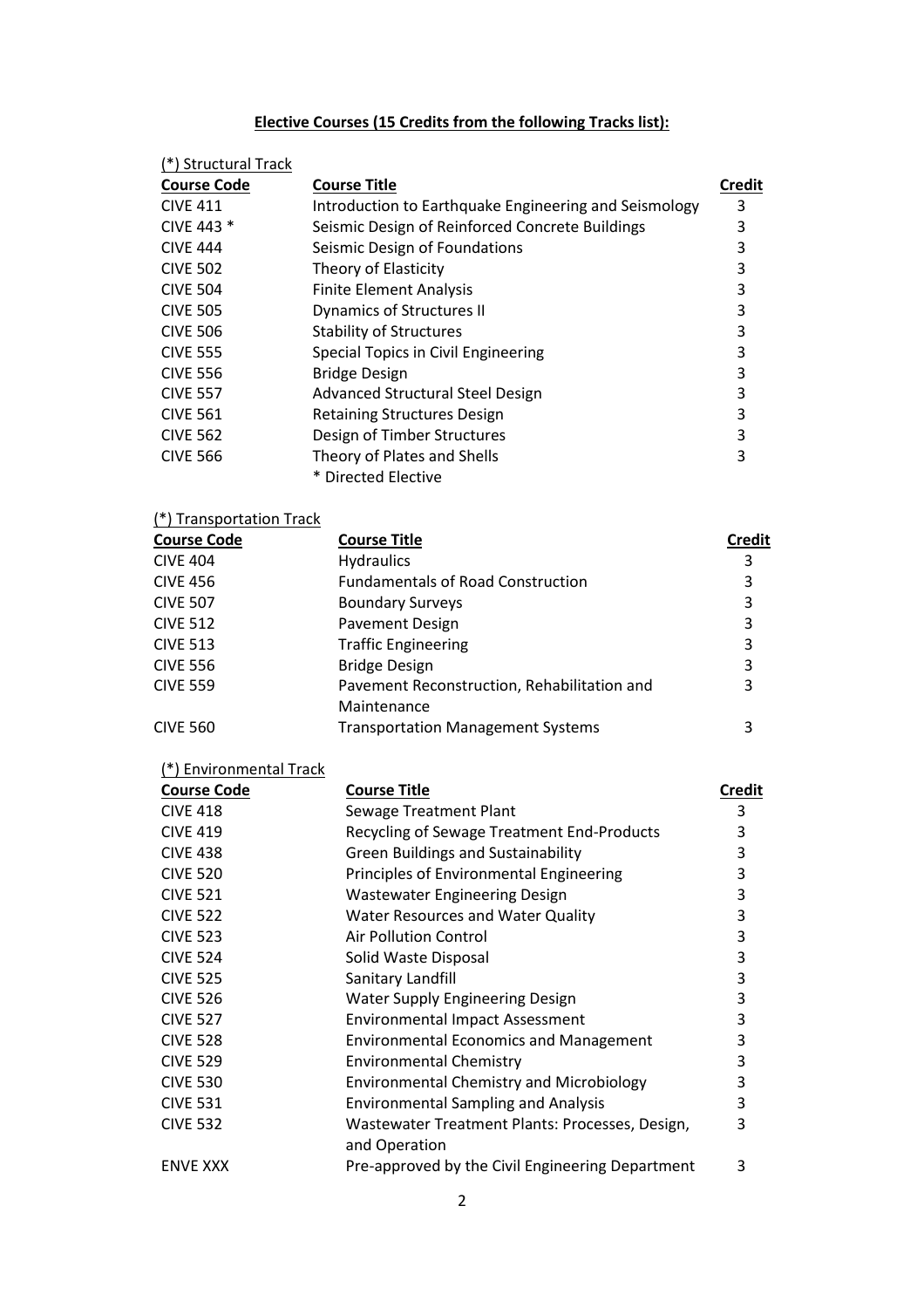| (*) Geotechnical Track |                                                 |        |
|------------------------|-------------------------------------------------|--------|
| <b>Course Code</b>     | <b>Course Title</b>                             | Credit |
| <b>CIVE 411</b>        | Introduction to Earthquake Engineering and      | 3      |
|                        | Seismology                                      |        |
| <b>CIVE 433</b>        | Earthquake Geotechnical Engineering             | 3      |
| <b>CIVE 443</b>        | Seismic Design of Reinforced Concrete Buildings | 3      |
| <b>CIVE 444</b>        | Seismic Design of Foundations                   | 3      |
| <b>CIVE 558</b>        | Seepage, Embankment and Slope Stability         | 3      |
| <b>CIVE 561</b>        | <b>Retaining Structures Design</b>              | 3      |
| <b>CIVE 563</b>        | <b>Advanced Soil Mechanics</b>                  | 3      |
| <b>CIVE 564</b>        | Geosynthetics                                   | 3      |
| <b>CIVE 565</b>        | Soil-Structure Interaction                      | 3      |

| <b>Course Code</b> | <b>Course Title</b>                              | Credit |
|--------------------|--------------------------------------------------|--------|
| <b>CIVE 420</b>    | <b>Construction Processes</b>                    | 3      |
| <b>CIVE 422</b>    | Simulation of Construction Operations            | 3      |
| <b>CIVE 426</b>    | <b>Building Construction Methods</b>             | 3      |
| <b>CIVE 427</b>    | <b>Construction Cost Management</b>              | 3      |
| <b>CIVE 428</b>    | <b>Construction Safety Management</b>            | 3      |
| <b>CIVE 429</b>    | <b>Construction Contracts Management</b>         | 3      |
| <b>CIVE 430</b>    | <b>Construction Equipment Management</b>         | 3      |
| <b>CIVE 431</b>    | Civil Infrastructure Management                  | 3      |
| <b>CIVE 560</b>    | <b>Transportation Management Systems</b>         | 3      |
| <b>CIVE 568</b>    | Management of Civil Engineering Systems          | 3      |
| <b>ENMG XXX</b>    | Pre-approved by the Civil Engineering Department | 3      |

## (\*) Water Resources Track

(\*) Management Track

| <b>Course Code</b> | <b>Course Title</b>                     | <b>Credit</b> |
|--------------------|-----------------------------------------|---------------|
| <b>CIVE 404</b>    | <b>Hydraulics</b>                       |               |
| <b>CIVE 409</b>    | Hydrology                               | 3             |
| <b>CIVE 410</b>    | <b>Applied Hydraulics</b>               | 3             |
| <b>CIVE 425</b>    | Principles of Hydrogeology              | 3             |
| <b>CIVE 558</b>    | Seepage, Embankment and Slope Stability |               |

| (*) Earthquake Engineering Track |  |  |  |
|----------------------------------|--|--|--|
|                                  |  |  |  |

| <b>Course Code</b> | <b>Course Title</b>                                              | <b>Credit</b> |
|--------------------|------------------------------------------------------------------|---------------|
| <b>CIVE 411</b>    | Introduction to Earthquake Engineering and Seismology            | 3             |
| <b>CIVE 414</b>    | Earthquake Loss Estimations                                      | 3             |
| <b>CIVE 421</b>    | Seismic Design of Structures: Displacement Based                 | 3             |
| <b>CIVE 423</b>    | Assessment and Strengthening of Structures                       | 3             |
| <b>CIVE 433</b>    | Earthquake Geotechnical Engineering                              | 3             |
| <b>CIVE 436</b>    | Earthquake Design according to the IBC Code and Euro<br>code EC8 | 3             |
| CIVE 443 $*$       | Seismic Design of Reinforced Concrete Buildings                  | 3             |
| <b>CIVE 444</b>    | Seismic Design of Foundations                                    | 3             |
| <b>CIVE 505</b>    | <b>Dynamics of Structures II</b>                                 | 3             |
| <b>CIVE 557</b>    | <b>Advanced Structural Steel Design</b>                          | 3             |
|                    | * Directed Elective                                              |               |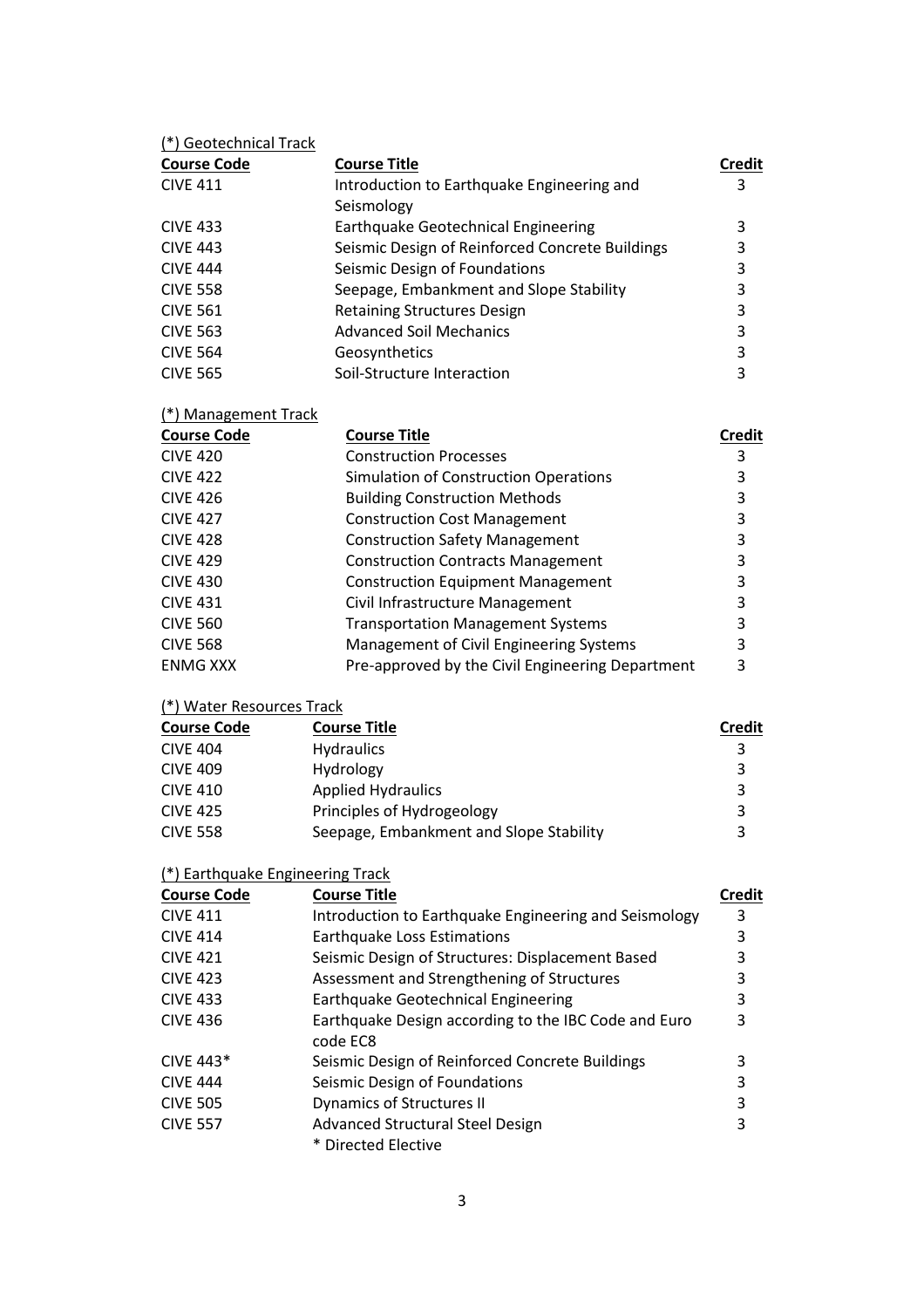#### (\*) Ocean Engineering Track

| <b>Course Code</b>  | <b>Course Title</b>                            | <b>Credit</b> |
|---------------------|------------------------------------------------|---------------|
| <b>CIVE 404</b>     | <b>Hydraulics</b>                              | 3             |
| <b>CIVE 508</b>     | Ocean Engineering                              | 3             |
| <b>CIVE 509</b>     | <b>Mechanics of Water Waves</b>                | 3             |
| <b>CIVE 510</b>     | Modeling of Coastal Engineering Problems       | 3             |
| <b>CIVE 511</b>     | <b>Coastal and Platform Design</b>             | 3             |
| (*) Materials Track |                                                |               |
|                     |                                                |               |
| <b>Course Code</b>  | <b>Course Title</b>                            | Credit        |
| <b>CIVE 432</b>     | <b>Concrete Technology</b>                     | 3             |
| <b>CIVE 451</b>     | <b>Concrete Durability</b>                     | 3             |
| <b>CIVE 452</b>     | Cement Manufacturing and Hydration             | 3             |
| <b>CIVE 453</b>     | Concrete Materials for Sustainable Development | 3             |
| <b>CIVE 454</b>     | <b>Concrete Testing and Repair</b>             | 3             |
| <b>CIVE 456</b>     | <b>Fundamentals of Road Construction</b>       | 3             |

**N.B. Student may choose Thesis Option GENG 599, 6 cr. This option will replace GENG 590 and one Elective.**

#### **COURSE DESCRIPTIONS**

#### **CIVE 401 THEORY OF STRUCTURES II (3.0: 3 cr. E)**

Approximate analysis of continuous beams, and frames. Parametric studies of some basic structures including towers, buildings and bridges. Estimating deflections. Analysis of beam, truss, and frame structures using the unit load method and the direct stiffness method. Influence lines of determinate and indeterminate continuous beams.

#### **CIVE 402 DYNAMICS OF STRUCTURES I** (**3.0: 3 cr. E)**

Introduction to basics of dynamics: lumped mass dynamics with various loading functions. Response to general dynamic loading with and without damping; free vibration, harmonic, impulsive, and arbitrary excitations. Develop the dynamic equations of motion for the single degree of freedom system (SDF) and multi-degree of freedom systems (MDF). Response spectrum analysis. Modal analysis of linear systems.

Pre-requisite: CIVE 401

#### **CIVE 403 DEEP FOUNDATIONS** (**3.0: 3 cr. E)**

Fundamentals of geotechnics applied to design and analysis of deep soil – structure systems; single pile, pile groups under axial load; sheet piles, tiebacks, caissons and piers; effect of lateral loads; efficiency of group pile, settlement of pile, braced cut, reinforced earth structure; computer software implementation.

#### **CIVE 404 HYDRAULICS** (**3.0: 3 cr. E)**

The course consists of the design and analysis of water supply networks including transmission and distribution pipes, reservoirs, tanks, pumps and pump selection, using the conservation of mass, momentum, and energy equations; design and analysis of open channels including gradually varied flows, backwater computations, and water surface profiles using the Manning equation; design and analysis of box culverts with inlet and outlet control.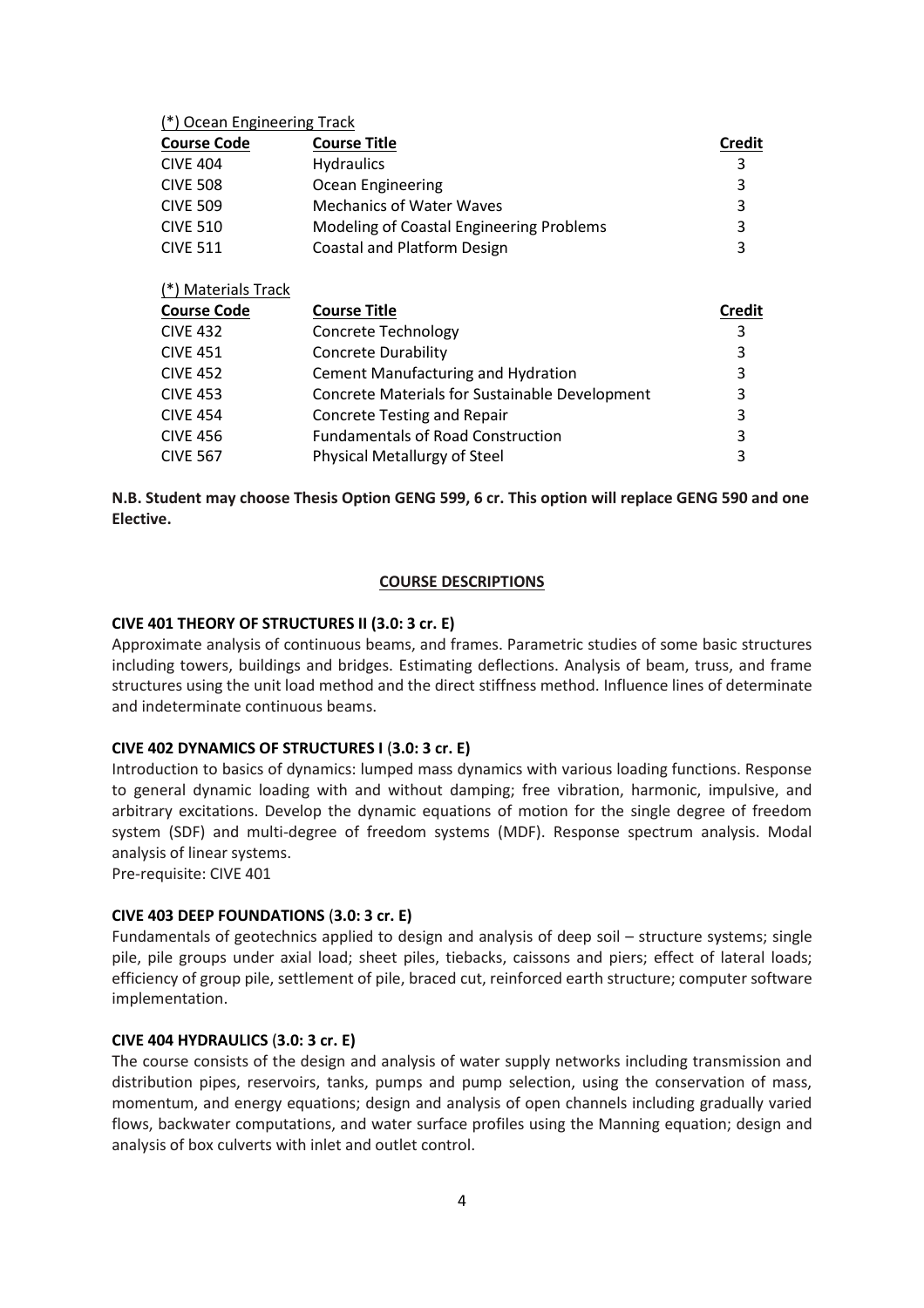## **CIVE 405 PRESTRESSED CONCRETE (3.0: 3 cr. E)**

Fundamentals of Pre-stressed concrete behavior. Analysis and design of pre-tensioned and post tensioned reinforced concrete members. Prestressed concrete is used to construct light, durable, and economical structures by pre-compressing the concrete that has high compressive strength using high strength pre-stressing steel. Preloading the tensile zone of the structural concrete members results in a self-equilibrating system of internal stresses under expected loads.

## **CIVE 409 HYDROLOGY (3.0: 3 cr. E)**

The course consists of describing the hydrologic cycle, precipitation and the water budget equation, interception and depression storage, infiltration, evaporation, transpiration, stream flow, groundwater, probability and statistics with frequency of occurrence, hydrographs, routing, with hydrologic modeling.

## **CIVE 410 APPLIED HYDRAULICS** (**3.0: 3 cr. E)**

The course consists of describing the complete design and construction process of storm water networks including ponds, sewerage networks, water supply networks, irrigation networks, box culverts, open ditches, and scour analysis for bridges over waterways, and understanding of the Navier-Stokes equations.

Pre-requisite: CIVE 404 Co-requisite: CIVE 409

## **CIVE 411 INTRODUCTION TO EARTHQUAKE ENGINEERING & SEISMOLOGY (3.0: 3 cr. E)**

Earthquake engineering, deals with the effects of earthquakes on people and their environment and with methods reducing those effects. This course is designed to help understand the fundamental principles and practical methods of earthquake engineering. It introduces the basic concepts of seismology, earthquakes, and strong ground motion and introduces procedures of deterministic and probabilistic seismic hazard analysis.

## **CIVE 414 EARTHQUAKE LOSS ESTIMATIONS** (**3.0: 3 cr. E)**

In the last few decades, a dramatic increase in the losses caused by natural catastrophes has been observed worldwide. The reasons for the increased losses are manifold, though certainly include the increase of world population, the development of new "super-cities" (with population greater than 2 millions), many of which are located in zones of high seismic hazard, and the high vulnerability of modern societies and technologies, such as the built environment. This course deals with the treatment of exposure, hazard, and vulnerability in earthquake loss models for urban areas and the propagation of the uncertainties within such models. Various case study applications involving the state-of-the art in catastrophe loss assessment will be presented.

## **CIVE 418 SEWAGE TREATMENT PLANT - DESIGN OF THE SYSTEM AND BASICS OF THE PROCESS (3.0: 3 cr. E)**

The course explores the fundamentals of the physical and biochemical activities that set up the treatment process, and the biotechnology involved in the design and functioning of the treatment plant. It studies the physical laws of sedimentation and flotation, the biochemical principles of degradation of waste organics, fate of potentially hazardous industrial pollutants, mobilization\immobilization of nutrients, and properties of the final effluent and sludge. The course exposes students to a wide spectrum of available technologies for the design of treatment plants, technical success, low construction and operational costs, good quality effluents, and choice of treatment level VIS-À-VIS reuse.

## **CIVE 419 RECYCLING OF SEWAGE TREATMENT END-PRODUCTS** (**3.0: 3 cr. E)**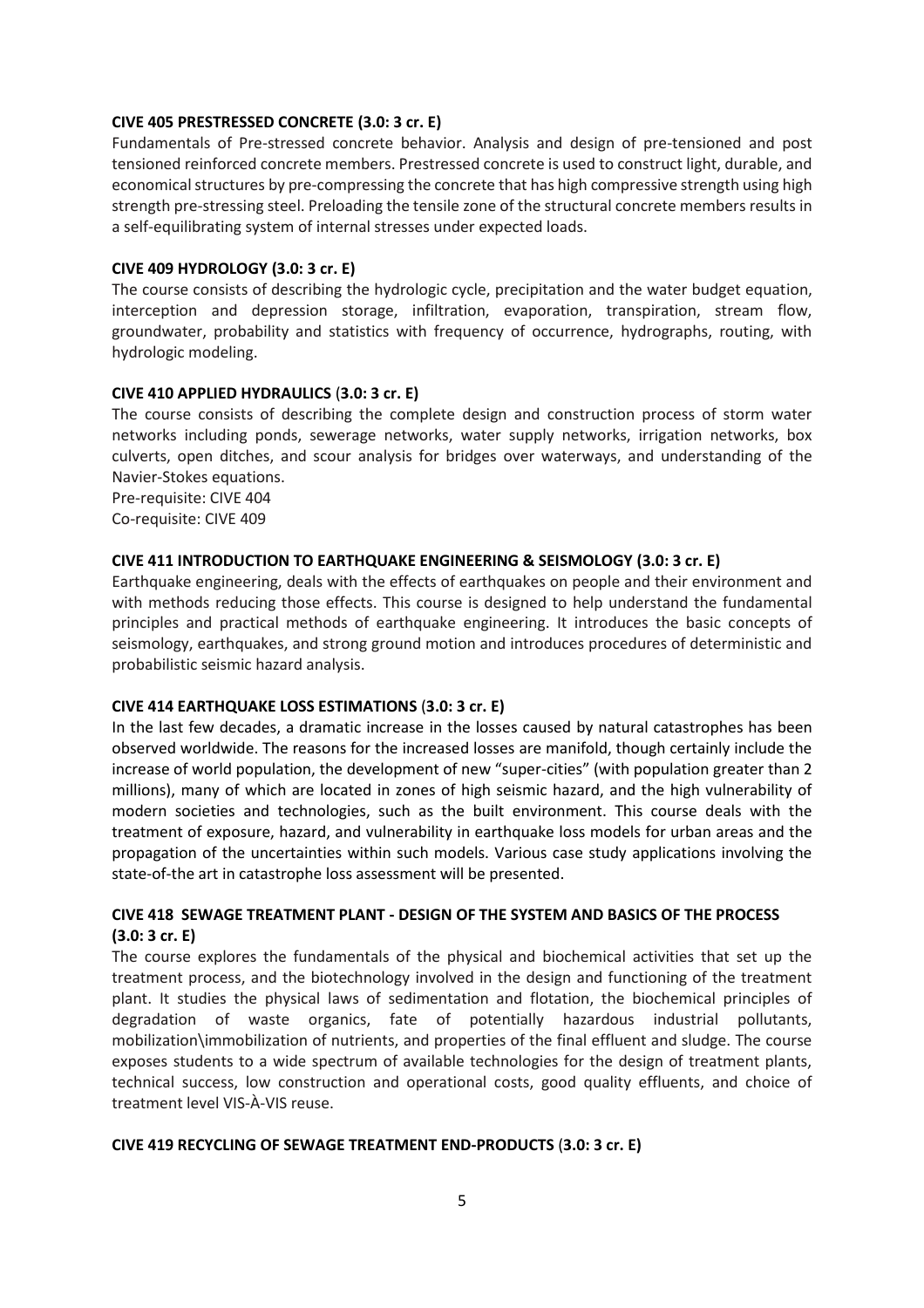The course examines the cons and pros of the reuse of treated sewage in industry and on-land. It looks into the analysis of the effluent and sludge, and the impact of its application on plant nutrition, and on the physical, chemical and microbiological status of the soil system. It covers topics like the soil conditioning effect of sludge and its impact on soil-water-plant relationship; the possible contamination of food chain with potentially hazardous chemicals; biogas production from and composting of sludge; design of the systems employed in recycling; and the management of these practices in safe and environmentally sound manners.

#### **CIVE 420 CONSTRUCTION PROCESSES** (**3.0: 3 cr. E)**

This course provides an overview of various construction processes. It focuses on several specific construction methods and engineering fundamentals of underground and aboveground construction, especially earthmoving operations. It focuses on the earthmoving operations' equipment: shovels, backhoes, clamshells, draglines, loaders, dozers scrapers and compactors. Course concentrates on the productivity evaluation of the construction processes, both deterministic, and using the queuing theory.

#### **CIVE 421 SEISMIC DESIGN OF STRUCTURES: DISPLACEMENT BASED** (**3.0: 3 cr. E)**

The approach is based on determination of the optimum structural strength to achieve a given performance limit state, related to a defined level of damage, under a specific level of seismic intensity. Fundamental of displacement based design, seismic input for displacement based design, analytical tools for displacement based design. The course considers a wide range of structural types, including among other; frame buildings, wall buildings, dual wall / frame buildings.

## **CIVE 422 SIMULATION OF CONSTRUCTION OPERATIONS** (**3.0: 3 cr. E)**

This course provides an overview of the quantitative stochastic methods used for the design and analysis of construction operations, in order to maximize the productivity and resource utilization through discrete event simulation. The course provides an introduction to queuing theory, and then focuses on simulation for construction operation analysis. Specific emphasis is placed on modeling building construction, heavy and highway construction, and underground construction technologies. Micro-CYCLONE simulation languages are used for the design of the construction operations.

#### **CIVE 423 ASSESSMENT & STRENGTHENING OF STRUCTURES** (**3.0: 3 cr. E)**

Assessment of seismic vulnerability of classes of buildings: force-based and displacement-based methodologies. Typical response of individual buildings: capacity design concepts, analysis of welldesigned buildings. Typical response of existing buildings: problems in analysis, damage and safety evaluation. Strength, deformation and dissipation capacity of elements and joints: flexural and shear problems, beam-column joints, infill panels. Assessment of global response: expected damage and failure modes, global strength, deformation and dissipation capacity, displacement based assessment methods. Strengthening of reinforced concrete buildings: modification of element and global response, redesign, safety re-evaluation.

#### **CIVE 424 ADVANCED MECHANICS OF MATERIALS FOR CIVIL ENGINEERING (3.0: 3 cr. E)**

Concept of tensors of various degrees and dimensions using dyadics and the transformation of their components. Review of Mohr circle. Strain tensor, its properties and strain-displacement relations. Traction, stress tensor, their properties and stress equilibrium equations. Stress-strain relations for linear elastic materials and the role of symmetry. Overall formulation of small strain linear elasticity. Plane stress and plane strain with example solutions. Stress concentrations. Principle of virtual work and other derived, specialized principles. Torsion of non-circular cross-sections. Unsymmetrical bending. Stresses in thin-walled axisymmetric pressure vessels.

#### **CIVE 425 PRINCIPLES OF HYDROGEOLOGY** (**3.0: 3 cr. E)**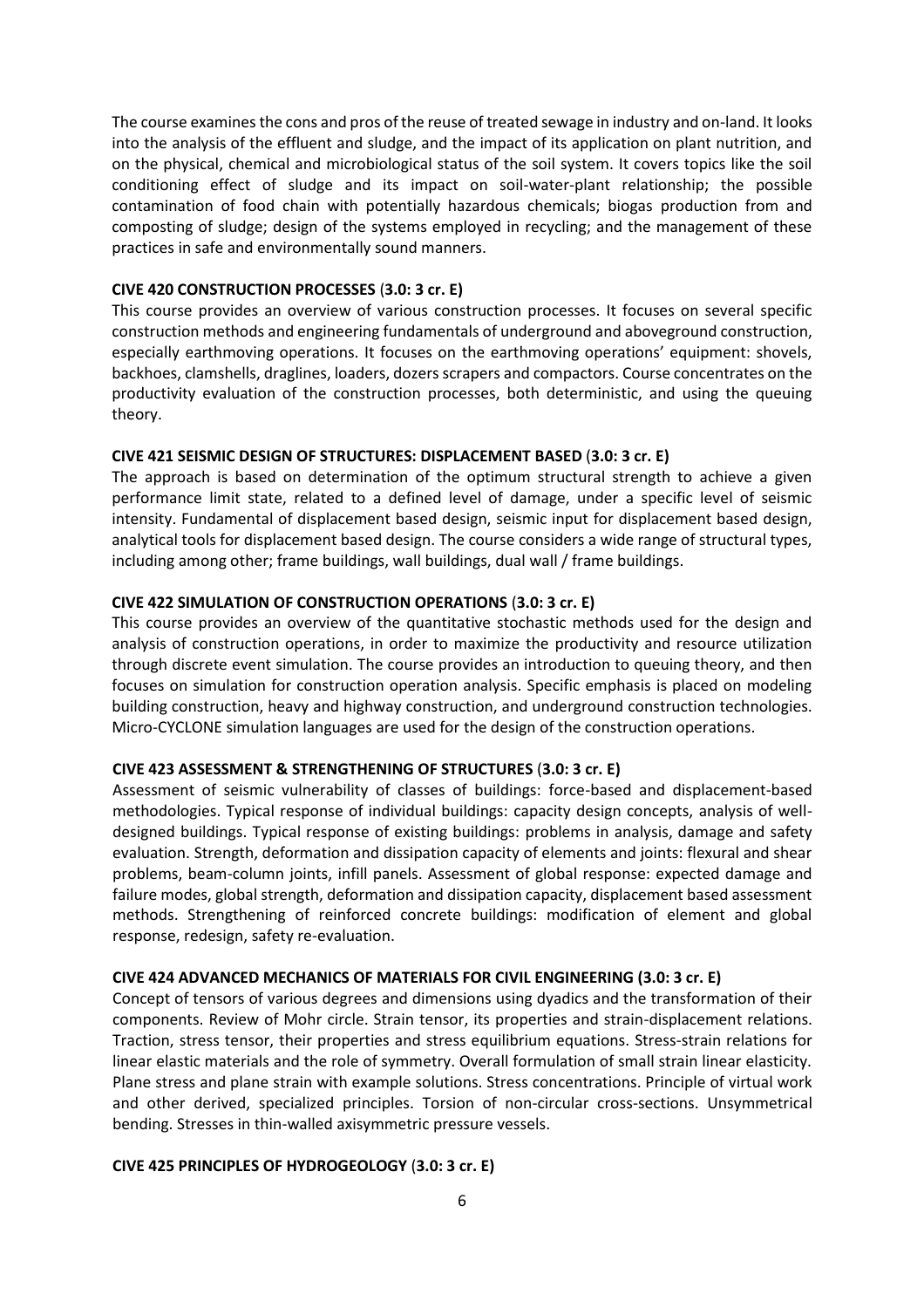Hydrology and modeling : porosity, hydraulic conductivity, permeability, specific yield, transmissivity, storativity, karst spring, spring hydrographs, methods of analysis and well location, design and construction, pumping tests, testing in fractured rocks: constant head, pumping tests, pulse interference tests, tracer testing, salt water intrusion, groundwater modeling with Modflow.

#### **CIVE 426 BUILDING CONSTRUCTION METHODS** (**3.0: 3 cr. E)**

New Construction methods in tunneling, excavations and buildings. Immersed, cut & cover, top down methods of tunneling construction. Tunnel boring, trenchless technology, vibroflotation, jet grouting & deep water drilling are explained. Different building methods are reviewed: underpinning of foundations, earthquake resisting systems & components, new & existing formwork technologies, tiltup wall & lift slab construction, pneumatic wedge method of concrete dome construction, volumetric construction, 3-D printing of concrete & steel, tremie concrete & underwater construction, concrete canvas, foamcrete, thin joint mortar types, polyurea, smart bricks, rammed earth, drones & robots in construction, insulated concrete forms block, cellular light concrete block and other block types.

#### **CIVE 427 CONSTRUCTION COST MANAGEMENT** (**3.0: 3 cr. E)**

This course focuses on (i) estimating different costs of projects, (ii) perform life cycle cost analysis for projects, study the different financing methods for both owners and contractors, (iv) understand cost control and monitoring of budgets, and (v) how to include costs in different contract types.

#### **CIVE 428 CONSTRUCTION SAFETY MANAGEMENT** (**3.0: 3 cr. E)**

Identification of hazards and risks on construction sites; hazard evaluation; hazard control; fault tree analysis; crane, equipment, universal, access, construction, operation and maintenance hazards; and safety measures applications.

#### **CIVE 429 CONSTRUCTION CONTRACTS MANAGEMENT** (**3.0: 3 cr. E)**

Types of construction contracts; types of project delivery systems; different contract administration; contract accounting; and claims and disputes.

#### **CIVE 430 CONSTRUCTION EQUIPMENT MANAGEMENT** (**3.0: 3 cr. E)**

The aim of this course is to train students in types of construction equipment management, mainly machine power estimation; equipment selection and utilization; equipment costs; and life cycle costs of equipment.

#### **CIVE 431 CIVIL INFRASTRUCTURE MANAGEMENT** (**3.0: 3 cr. E)**

This course provides an overview of various civil infrastructure. It focuses on the main categories of civil infrastructure; condition assessment of different infrastructure (pipes, sewers, buildings, bridges, transit); deterioration methodologies (regression, Markov Chain, reliability); rehabilitation methods; optimization of maintenance; and budget allocation.

#### **CIVE 432 CONCRETE TECHNOLOGY** (**3.0: 3 cr. E)**

Concrete components. Cementitious materials and chemical admixtures and their role in modifying concrete properties. Hot weather and cold weather concreting. High-performance concrete. Virtual cement and concrete testing laboratory. 3D concrete printing. A research project that gives students a wider exposure to Concrete Technology through their internet search is required.

#### **CIVE 433 EARTHQUAKE GEOTECHNICAL ENGINEERING (3.0: 3 cr. E)**

The practice of geotechnical earthquake engineering principally involves the application of seismic analysis methodologies in the design and assessment of geotechnical structures. Analysis methodologies focus primarily on evaluation of site response and possible occurrence of liquefaction in modifying the seismic hazard at a site, and the consequences on the design of geotechnical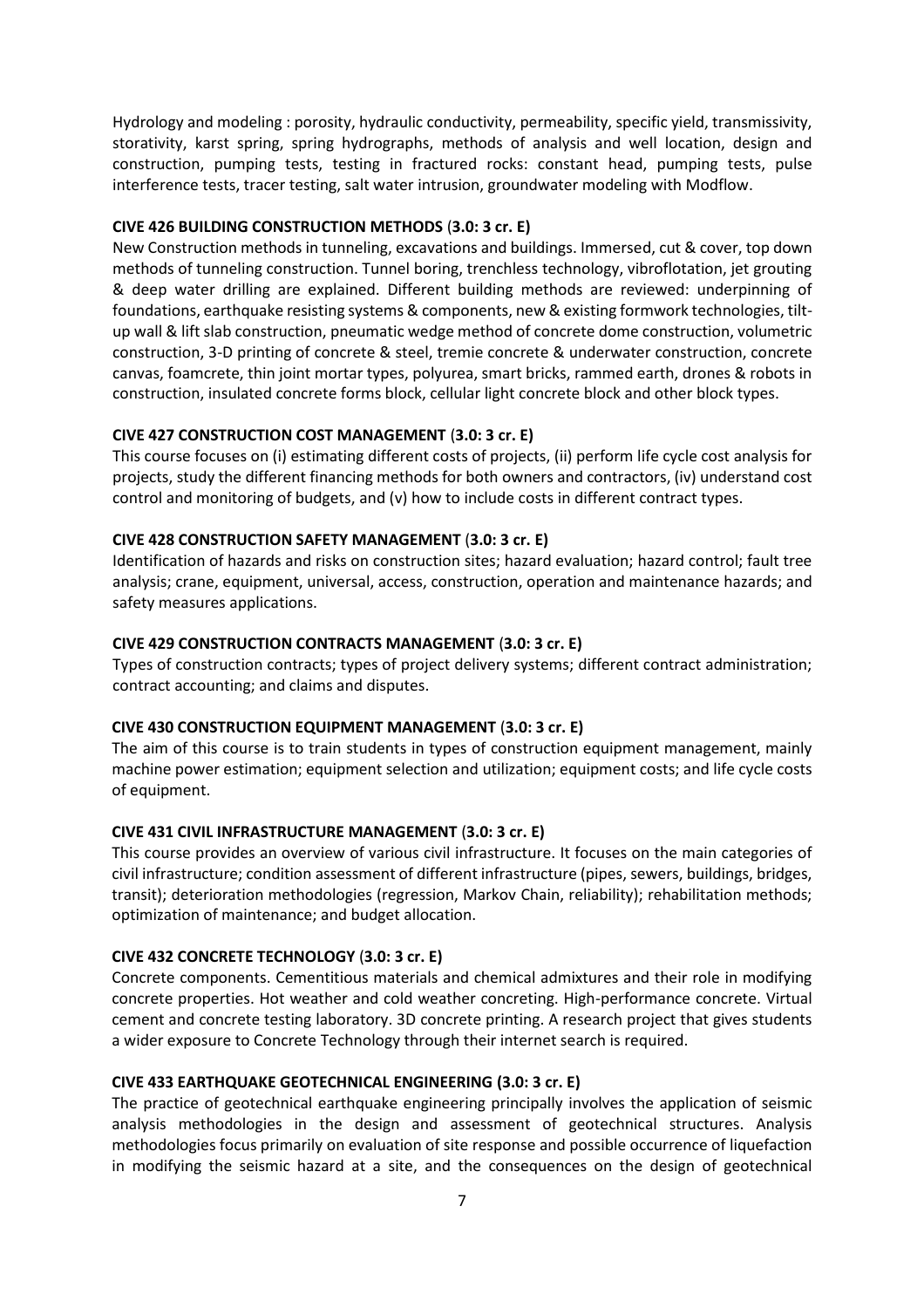structures such as shallow and deep foundations, slopes, embankments and earth retaining structures. The behavior of these structures under dynamic loading is also performed using the finite element software PLAXIS 2D.

## **CIVE 436 EARTHQUAKE DESIGN ACCORDING TO THE IBC CODE AND EUROCODE EC8**

#### **(3.0: 3 cr. E)**

This course allows the students to design structures following the most recent codes in the United States known as the International Building Code (IBC) and in Europe known as the Euro code EC8.

#### **CIVE 437 EXPERIMENTAL METHODS IN EARTHQUAKE ENGINEERING** (**3.0: 3 cr. E)**

In modern structural engineering the exposure to experimental activity is unavoidable. The use of current materials and technologies, as well as the curiosity toward future solutions, requires a solid base of understanding of performance, obtained through experiments. The course will introduce the students to the theory and practice of laboratory activities typical of the research effort in earthquake engineering. Particular emphasis will be dedicated to the need for a correct balance in every phase of the experimental process, from general planning to analysis of results. A series of tests will be designed, "virtually" performed and critically analyzed using existing data from large scale tests of reinforced concrete specimens. A dedicated session will introduce the typical experimental activity on innovative anti-seismic devices**.**

## **CIVE 438 GREEN BUILDINGS AND SUSTAINABILITY** (**3.0: 3 cr. E)**

This course addresses the sustainability principles applied to site planning, building design, construction, operation, and management. It combines elements from various engineering disciplines and addresses the emerging trends in Leadership in Energy and Environmental Design (LEED) certification by US Green Building Council (USGBC).

## **CIVE 439 STRONG MOTION SEISMOLOGY (3.0: 3 cr. E)**

The focus is given to ground motion recorded near the earthquake source. The relation between the ground motions (from a point source, and a finite fault) and the dynamics of faulting is described. The covered topics are the parameters of a spectral model of an earthquake such as stress drop, seismic moment and corner frequency, directivity effects due to rupture velocity, polarization of ground motion, and spatial variation from radiation pattern effects, isochrones, attenuation and site amplification due to local structure.

#### **CIVE 440 GEOPHYSICAL DATA ANALYSIS** (**3.0: 3 cr. E)**

The course helps the students to understand the principles of digital signal processing, filter theory and the application of spectral methods in the analysis of geophysical data. Topics include discrete Fourier transforms, convolution, power spectra, coherence, transfer functions, covariance, correlation, Laplace transforms, Z-transforms, filters, deconvolution, auto-regressive models, spectral estimation, basic statistics, 1-D wavelets, model fitting via singular valued decomposition.

#### **CIVE 441 VIBRATION CONTROL (SEISMIC ISOLATION/ADDED DAMPING) (3.0: 3 cr. E)**

The main objective of this course is to introduce structural engineers to the basic principles of passive supplemental damping and seismic isolation systems and to their implementation into real structures for enhanced seismic protection. An introduction on the basic earthquake engineering principles and energy formulation needed to understand the impact of different supplemental damping and isolation techniques on the performance of structures is first provided. The focus is then set on theoretical and applied knowledge on various supplemental damping and seismic isolation systems that have demonstrated potential at raising the performance of buildings and bridges under earthquake ground motions while keeping construction costs reasonable. The course will cover hysteretic dampers, viscous and visco – elastic dampers, self-centering systems, tuned-mass dampers, elastomeric, lead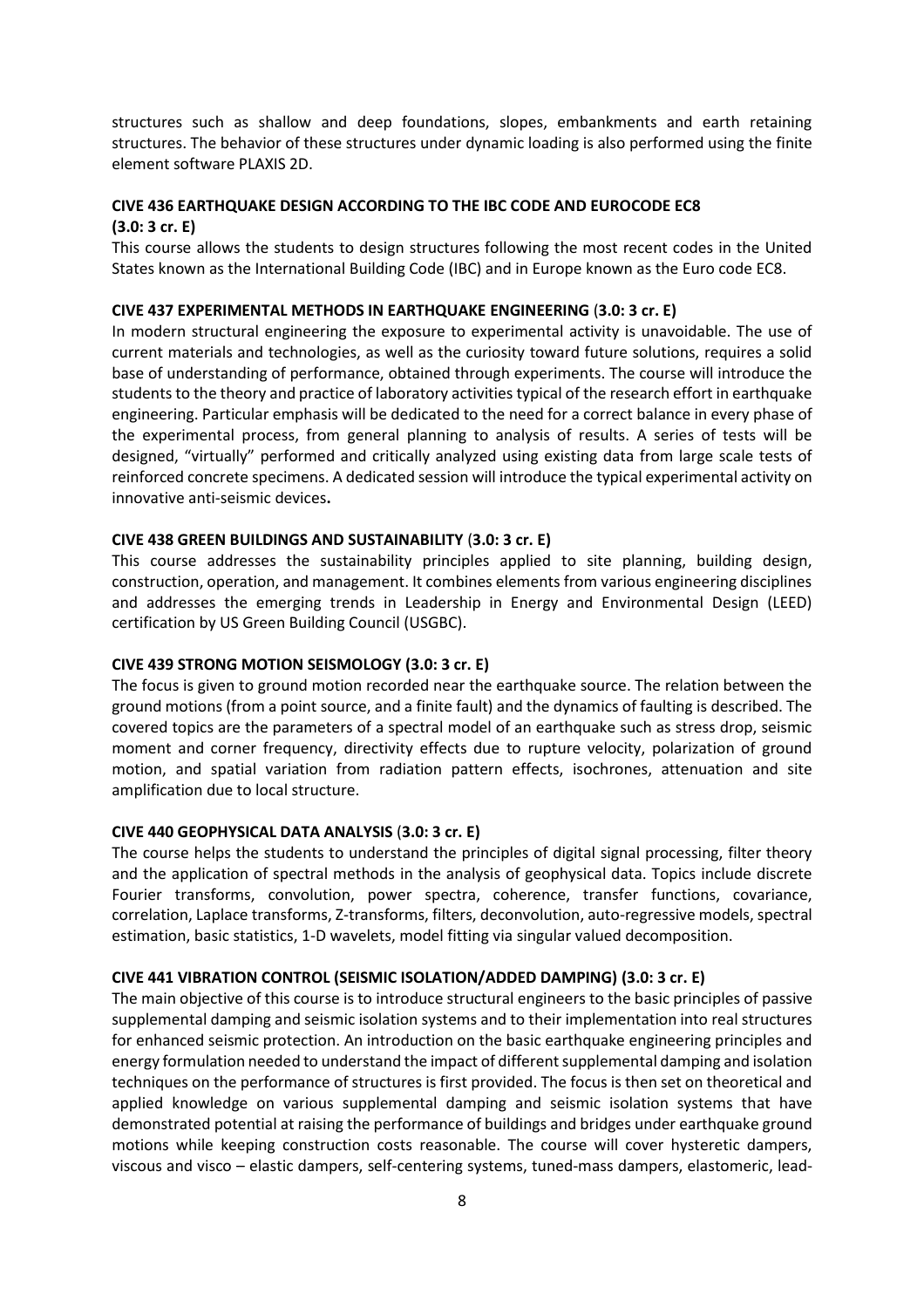rubber, metallic and sliding bearings and will present their physical behavior, analytical modelling, experimental investigations and practical implementations. Design strategies and methods are also presented for each of the supplemental damping and seismic isolation systems.

## **CIVE 442 DECISION AND RISK MANAGEMENT** (**3.0:3 cr. E)**

This course introduces Multi-Criteria Decision methods, such as Multi-Attribute Utility Theory, the Analytic Hierarchy Process and TOPSIS; in addition to outranking methods such as PROMETHEE II. The course also introduces weights evaluation such as swinging weight method and point allocation method. The course introduces group decision making techniques and sensitivity analysis. Then, the course introduces decision under uncertainty, mainly decision matrices, maxima, maximin and hurwicz methods. Also, it introduces the decision tree method using expected values and utilities. Finally, the course explains risk management, and the tools applied in order to identify, evaluate and mitigate risk. The course introduces the qualitative and quantitative analysis using Monte Carlo simulation of risk in projects, mainly, in schedules and cost estimates.

#### **CIVE 443 SEISMIC DESIGN OF REINFORCED CONCRETE BUILDINGS** (**3.0: 3 cr. E)**

Basic seismology, earthquake characteristics and effect of earthquakes on structures. Seismic base shear calculation using the (IBC-2012) and (UBC-1997). Earthquake resisting structural systems with plan and vertical irregularities. Design and detailing of seismic resistant reinforced concrete shearwalls including boundary elements and coupling beams. Design and detailing of Moment Resisting Frames. All designs are based on the ACI-318M-14 (Ch 18) Seismic Provisions as well as the ACI-352 Beam-to-Column Connections Recommendations.

#### **CIVE 444 SEISMIC DESIGN OF FOUNDATIONS** (**3.0: 3 cr. E)**

This course concentrates on the modifications that foundations must be subjected to when they support structures designed for earthquakes forces. The detailing of the column-to-footing connections, shearwall-to-footing connections, and pile-to-pilecap connections according to ACI318M-14 Ch.18, are addressed. The effect of grade beams, tie beams and strap beams. Verification of punching shear under axial load and moment. The design of footings subjected to partial uplift. The seismic design of combined footings, strip footings, mat foundations and pilecaps using SAFE. Introduction to Base Isolation.

Pre-requisite: CIVE 443.

#### **CIVE 451 CONCRETE DURABILITY** (**3.0: 3 cr. E)**

Bases of durable concrete formulation. Early-age cracking control. The normative context regarding durability. Major durability problems: alkali–aggregate reaction in concrete, sulfate attack, steel corrosion, freeze–thaw. Durability issue in a marine environment. Consideration of durability in concrete structure design. Fire exposure.

#### **CIVE 452 CEMENT MANUFACTURING AND HYDRATION** (**3.0: 3 cr. E)**

The main steps of cement manufacturing. The wet, dry, semi-dry and semi-wet process. Clinker burning and Cement grinding. Quality control and Bogue calculation. Portland cement hydration. Equilibrium curves. Nucleation and growth. Heat release during hydration. Portland cement hydrates. Set regulator. Green cement.

#### **CIVE 453 CONCRETE MATERIALS FOR SUSTAINABLE DEVELOPMENT** (**3.0: 3 cr. E)**

Design for sustainability. Role of supplementary cementing materials in reducing greenhouse gas emissions. Recycling of demolished concrete and masonry. Glasscrete: Concrete with glass aggregate. Large-scale separation, treatment and value-added utilization of waste in concrete.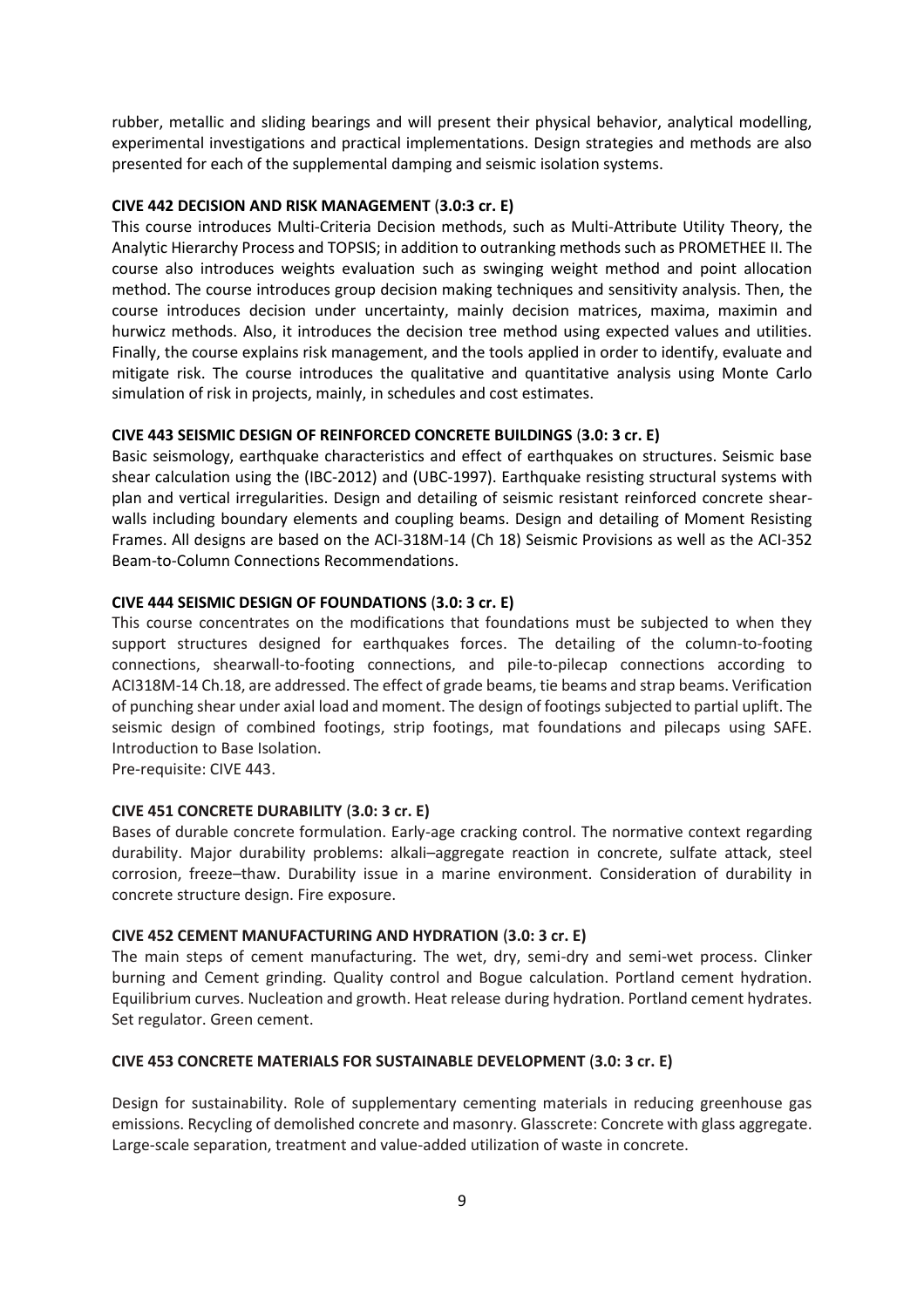#### **CIVE 454 CONCRETE TESTING AND REPAIR** (**3.0: 3 cr. E)**

This course familiarizes the students with the basis of inspections of concrete structures, destructive vs. non-destructive testing methods and the rehabilitation of concrete structures. Guidelines for conducting visual inspection of concrete in service are presented in this course along with several methods for assessing the strength of concrete structures. Assessment of characteristic in-situ compressive strength by testing of cores, indirect testing (Rebound hammer test, ultrasonic pulse velocity measurement and pull-out test) and others are described.

## **CIVE 456 FUNDAMENTALS OF ROAD CONSTRUCTION** (**3.0: 3 cr. E)**

This course covers an introduction to fundamental concepts in road materials and pavement construction including surface and sub-base layers. Flexible and rigid pavement construction are addressed in different stages: earthwork preparation, construction materials, drainage, surface preparation, and surface treatments. Students will be able to identify different test procedures to characterize bitumen binders and learn the method of the SUPERPAVE grading system. They will gain a working knowledge of soil/subbase behavior in addition to the geotechnical input needed for the design of road pavements.

## **CIVE 501 THEORY OF STEEL STRUCTURES** (**3.0: 3 cr. E)**

The primary objective of the course is to provide the student with solid background in the fundamentals of structural steel design. Steel will be used for typical civil engineering structures such as trusses, bridges, and framed structures. Structural design establishes the configuration, details and dimensions for standard AISC rolled shapes. The course addresses the design of simple structural elements (truss members, beams, and columns in braced frames) and the design of simple connections of structural elements (welded and bolted).

## **CIVE 502 THEORY OF ELASTICITY** (**3.0: 3 cr. E)**

Introduction to basic elastic theory and its application to material structures. Definition of stress, strain, tensors, generalized Hooke's law, and field equations of elasticity. Equilibrium and compatibility conditions, and the formulation of boundary value problems. Application of the stress function method and the Green's function approach for 2D and 3D problems. Prediction of defects, internal forces and failure of simple solids and structural components. Solution of elasticity problems analytically.

Pre-requisite: CIVE 424.

## **CIVE 503 HIGHWAY DESIGN** (**3.0: 3 cr. E)**

The course provides a good understanding of terms and concepts that are used in highway engineering design such as location and geometric design, highway drainage, geotechnical, bituminous materials, design of flexible pavements, design of rigid pavements, operation and maintenance, noise pollution evaluation and control, and introduction to bridges. The course provides a thorough understanding of the role of highway engineering in society and the engineer's role in planning, design and operation of transportation systems, consideration of system constraints, cost, and basic design criteria.

## **CIVE 504 FINITE ELEMENT ANALYSIS** (**2.2: 3 cr. E)**

This course presents finite element theory and methods for general linear and nonlinear analyses. Reliable and effective finite element procedures are discussed with their applications to the solution of general problems in structural applications. The governing continuum mechanic equations, conservation laws, and virtual work are used to establish effective finite element discretization. Furthermore, the stability, accuracy, and convergence of finite element modes are discussed. The general-purpose finite element analysis program ABAQUS is utilized to apply the theory and model structural sections.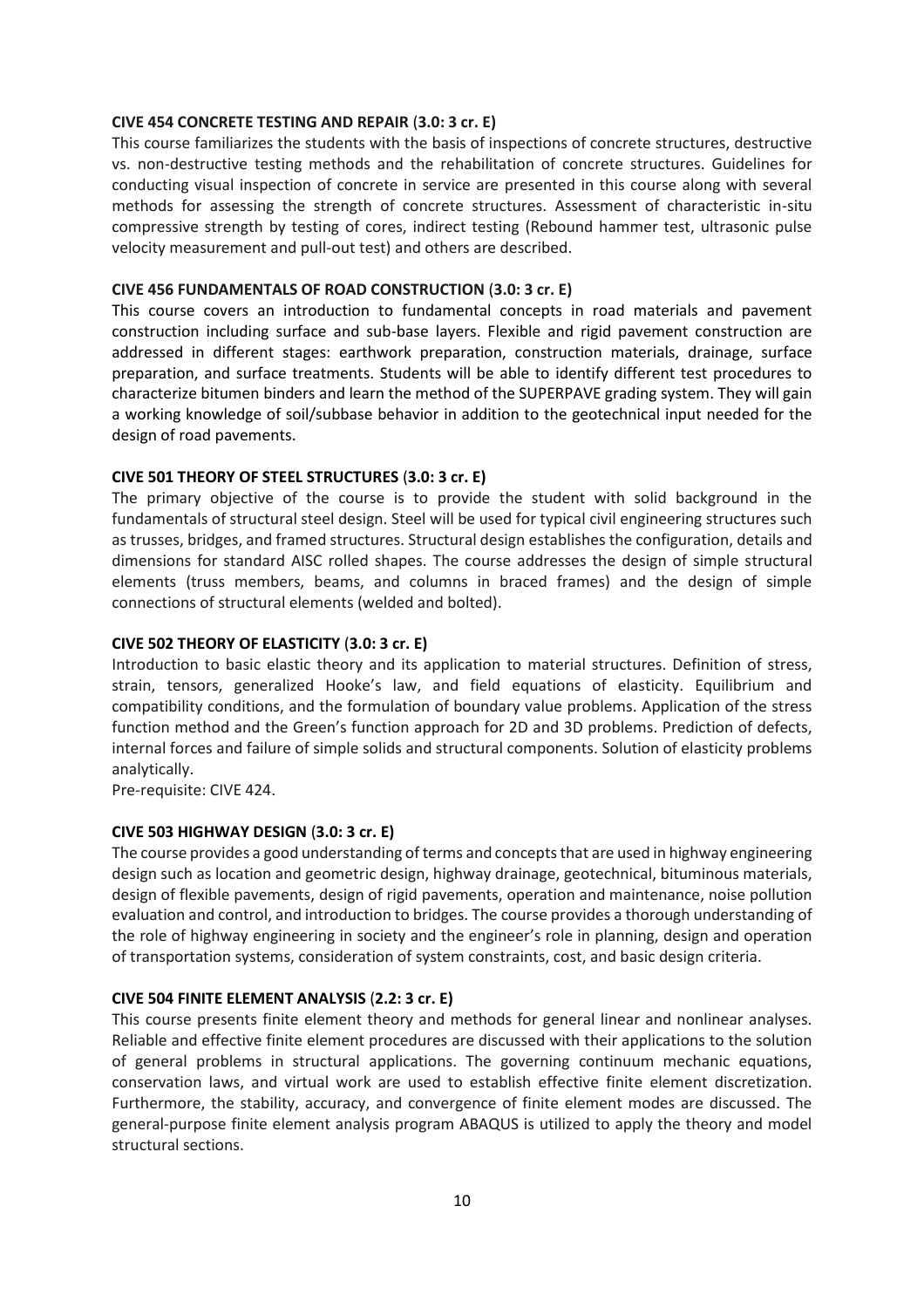## **CIVE 505 Dynamics of Structures II** (**3.0: 3 cr. E)**

Formulation of the equations of motion for buildings with unsymmetrical plan and for continuous beams with multiple support excitations, construction of damping matrix, reduction of degrees of freedom by Rayleigh-Ritz Method, earthquake response of systems with distributed mass and elasticity, response history analysis (RHA) and response spectrum analysis (RSA) for multistory buildings, earthquake analysis and response of linearly elastic and inelastic buildings, earthquake dynamics of base isolated buildings.

#### **CIVE 506 STABILITY OF STRUCTURES** (**3.0: 3 cr. E)**

Buckling of discrete and continuous elastic structural systems using equilibrium analysis and energy methods. Flexural buckling of beam-columns and frames. Lateral buckling of beams. Role of shear deformation in the buckling of built-up beams and beam-columns. Basic post buckling analysis and the study of imperfection sensitivity. Stability criteria. Elasto-plastic buckling of perfect and imperfect columns. Evaluation of design code provisions.

Pre-requisite: CIVE 401.

#### **CIVE 507 BOUNDARY SURVEYS** (**3.0: 3 cr. E)**

Land surveying, registration laws, history, survey systems, legal principles, boundary calculations, boundary descriptions, and evidence interpretation.

#### **CIVE 508 OCEAN ENGINEERING** (**3.0: 3 cr. E)**

Incompressible fluid mechanics and applications to analysis of wave motions, circulations, and other free surface flows in coastal and offshore regions; wave spectra, water-level fluctuations, tides, tsunamis, oscillations, and storm surges; wind-generated waves, beaches, wave forces on coastal and offshore structures.

#### **CIVE 509 MECHANICS OF WATER WAVES** (**3.0: 3 cr. E)**

Irrotational theory for deep- and shallow-water waves, reflection, refraction, diffraction, attenuation. Water waves of finite amplitude. Shallow-water theory, tides, long-waves theory, conoïdal and solitary waves. Wave generation by wind. Wave breaking and reflection. Pre-requisite: CIVE 508.

#### **CIVE 510 MODELING OF COASTAL ENGINEERING PROBLEMS** (**3.0: 3 cr. E)**

Mathematical modeling, differential equations of wave motion, dimensionless presentations and scaling, initial and boundary conditions, analytical solutions, numerical solutions, computer applications on selected problems.

Pre-requisite: CIVE 509.

#### **CIVE 511 COASTAL & PLATFORMS DESIGN** (**3.0: 3 cr. E)**

Applications of principles of ocean and coastal engineering to coastal protection structures, breakwaters, seawalls. Wave forces on offshore platforms: fixed and floating. Pre-requisite: CIVE 510.

#### **CIVE 512 PAVEMENT DESIGN** (**3.0: 3 cr. E)**

The course on "Pavement Design" is designed to cover various theoretical and practical aspects of design of pavements. Different types of pavements commonly adopted for construction of low and high volume roads are introduced. The need for considering the structural and functional performance of pavements is explained. Various inputs required for design of new pavements such as climatic and traffic considerations, material characterization, analytical tools, etc. are discussed in detail. Different methods of analysis and design of bituminous and concrete pavements are discussed. Evaluation of in-service pavements and design of overlays for in-service pavements are covered in this course.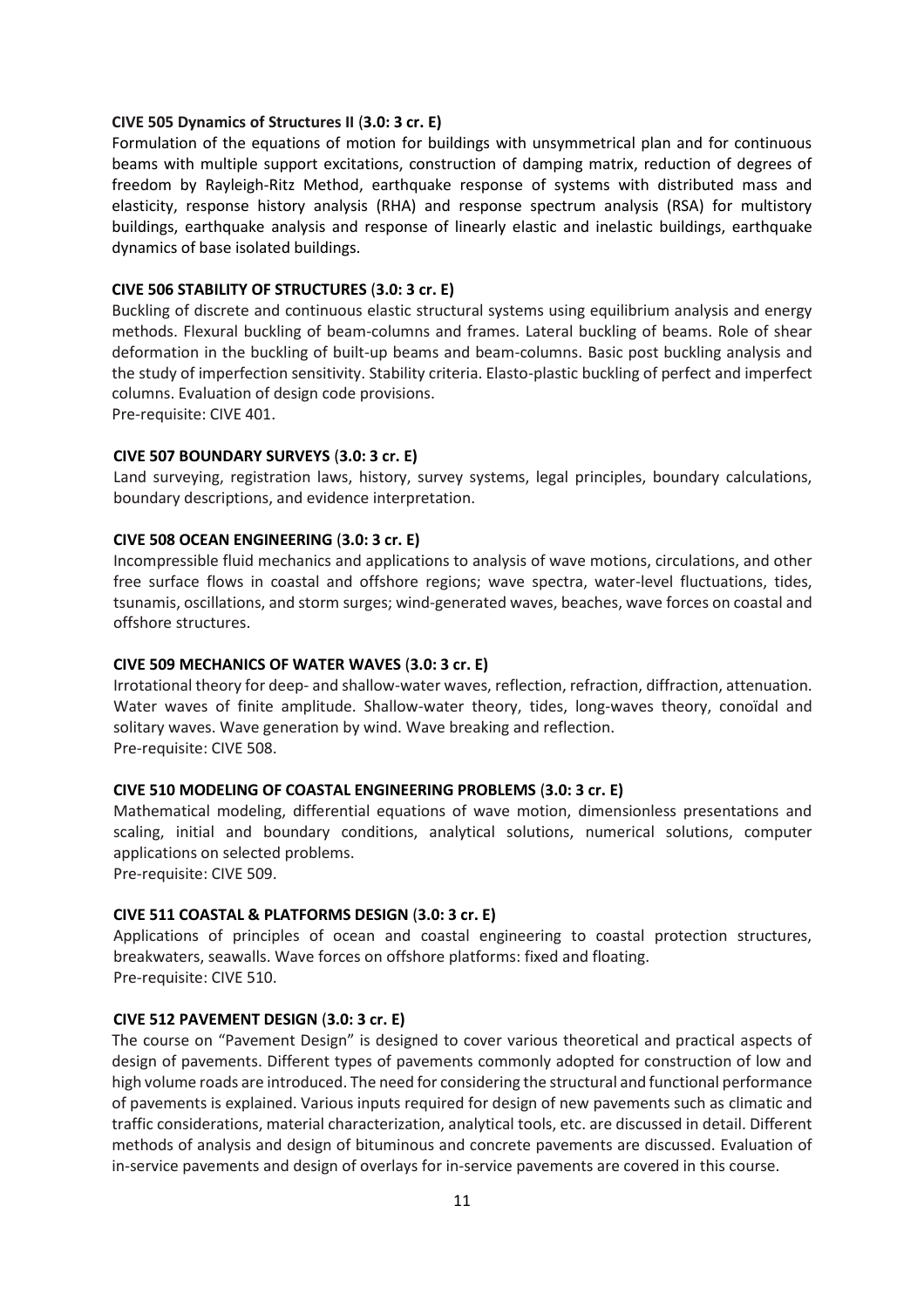## **CIVE 513 TRAFFIC ENGINEERING** (**3.0: 3 cr. E)**

This course aims at providing the student with a clear and thorough presentation of the theory and applications of Traffic Engineering. It aims at providing an understanding of the basic principles, and the ability to apply those principles. These include the traffic operations (characteristics of the driver, the pedestrian, the vehicle, and the road), traffic data collection (traffic terms and accidents) with application (traffic lights and interchanges, and level of service), and the transportation planning (the process, forecasting travel demand, evaluating transportation alternatives, and the transportation system management).

#### **CIVE 520 PRINCIPLES OF ENVIRONMENTAL ENGINEERING** (**3.0: 3 cr. E)**

Man and environment. Sources of environmental pollution. Water pollution and its control. Principles of water and wastewater treatment. Air pollution and its control. Solid wastes and noise problems. Environmental Impact Assessment studies. Case studies.

#### **CIVE 521 WASTEWATER ENGINEERING DESIGN** (**3.0: 3 cr. E)**

Sources and characteristics of wastewater. Collection works design. Theory and application of commonly used processes. Design of sludge treatment and disposal facilities. Process combinations to produce treatment systems. Case studies. Pre-requisite: CIVE 520.

## **CIVE 522 WATER RESOURCES AND WATER QUALITY** (**3.0: 3 cr. E)**

Water resources in Lebanon and around the world; Water resources regulation; Water resources usage issues; Water quality analysis and pollution control; Impacts of development on water resources and changes in water supply and availability; Water resources management. Pre-requisite: CIVE 520.

#### **CIVE 523 AIR POLLUTION CONTROL** (**3.0: 3 cr. E)**

Air Pollution Effects, Measurement and Control. The influence of man-caused pollution on the atmosphere, globally and locally. Evaluation of human health, economic, and aesthetic effects of air pollution. Techniques for measurement of atmosphere pollutant concentrations and determination of local and regional air quality. Detailed presentation of air pollution sources and methods for their control. The role of local, state and federal government in air pollution control. Pre-requisite: CIVE 520.

#### **CIVE 524 SOLID WASTE DISPOSAL** (**3.0: 3 cr. E)**

Generation of solid wastes. Onsite handling, storage and processing. Collection, transfer and transport of solid Wastes. Processing techniques and equipment. Recovery of resources, conversion products and energy. Disposal methods for solid wastes and residual matter: sanitary landfill, incineration, composting, and other techniques.

Pre-requisite: CIVE 520.

#### **CIVE 525 SANITARY LANDFILL** (**3.0: 3 cr. E)**

Disposal of solid wastes on land. Effect of leachate on groundwater pollution. Theory and current practice regarding design, construction, and monitoring of sanitary landfill. Landfill operation and economic analysis. Pre-requisites: CIVE 520 & 524.

#### **CIVE 526 WATER SUPPLY ENGINEERING DESIGN** (**3.0: 3 cr. E)**

Concepts in engineering, concepts in engineering design, concepts in branch design, phases of engineering designs, case studies. water characteristics, quality criteria and standards need for treatment, water treatment plant hydraulics and sludge disposal, storage and distribution system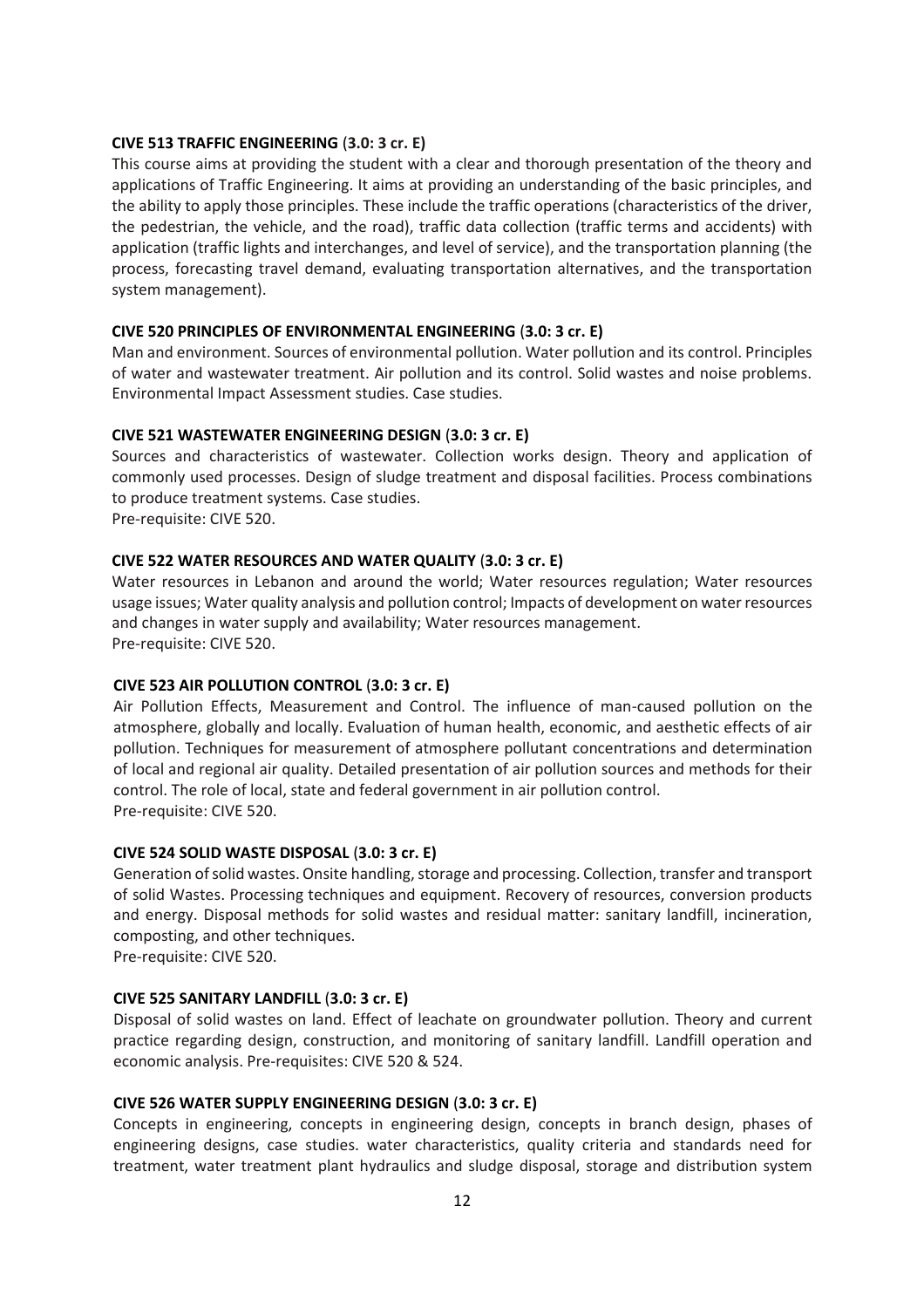design, intake and transmission system design, computer applications for design, economic considerations in water supply engineering design. Pre-requisites: CIVE 520 & 522.

#### **CIVE 527 ENVIRONMENTAL IMPACT ASSESSMENT** (**3.0: 3 cr. E)**

Concepts of environmental impact assessment. Planning and management of impact studies. Methods of impact identifications-matrices, network and checklists. Description of environmental setting. Environmental indices and indicators for describing the affected environment. Prediction and assessment of impacts on the air, soil, water, noise, visual, socioeconomic, biological and cultural environment. Decision methods for evaluation of alternatives. Public participation in environmental decision making. Case studies.

Pre-requisites: CIVE 520 & 524.

#### **CIVE 528 Environmental Economics and Management** (**3.0: 3 cr. E)**

Introduction to environmental economic problems; Modeling the Market Process and Failure. Conventional and Economic Solutions to environmental problems. Environmental decision making. Environmental risk analysis. benefits and costs assessment and analysis for environmental decision making. Case studies of major environmental problems and policy solutions. Pre-requisite: CIVE 520.

#### **CIVE 529 Environmental Chemistry** (**3.0: 3 cr. E)**

Theory and practice of water chemistry. Principles of chemical kinetics and thermodynamics applied to fundamental understanding of aqueous environmental samples including natural waters, wastewaters, and treated waters; factors controlling chemical concentrations, acid-base equilibria, solubility equilibria, complex formation, electrochemistry, adsorption phenomena and corrosion.

## **CIVE 530 Environmental Chemistry and Microbiology** (**3.0: 3 cr. E)**

Chemistry of organic and inorganic contaminants in the environment. Natural chemical cycles in the biosphere, geosphere, hydrosphere and atmosphere, and consequences of anthropogenic disturbances. Chemical equilibrium and kinetics. Fundamentals of aquatic, atmospheric and soil chemistry. The fate of hazardous, refractory and heavy metal pollutants in the environment. Introduction to microbial taxonomy, ecology and growth kinetics of microorganisms. The microbes of public health importance in water, soil and air, including their detection, occurrence, transport, and survival in the environment. Introduction to the application of different processes to remove contaminants in natural and engineered systems.

#### **CIVE 531 Environmental Sampling and Analysis** (**3.0: 3 cr. E)**

Principles and methods for sampling and analysis of environmental tests such as surface water, groundwater, soil, air, and solid wastes. Physical, chemical, and biological laboratory methods for samples analyses. Sampling design for basic statistical concepts including data variability and detection of significant differences among sample sets. Data presentation and interpretation of data management methods. Off-campus lectures and demonstrations at laboratories.

#### **CIVE 532 WASTEWATER TREATMENT PLANTS: PROCESSES, DESIGN, AND OPERATION (3.0: 3 cr. E)**

Well-designed and operated wastewater treatment plants are of tremendous benefit to municipalities, industries, public health, and the environment. This course combines engineering principles, practical know-how, and useful case studies to help you improve your knowledge of the wastewater treatment process. This course explains the various methods of the wastewater treatment process and the conditions where each method is implemented best.

#### **CIVE 555 SPECIAL TOPICS IN ENGINEERING** (**3.0: 3 cr. E)**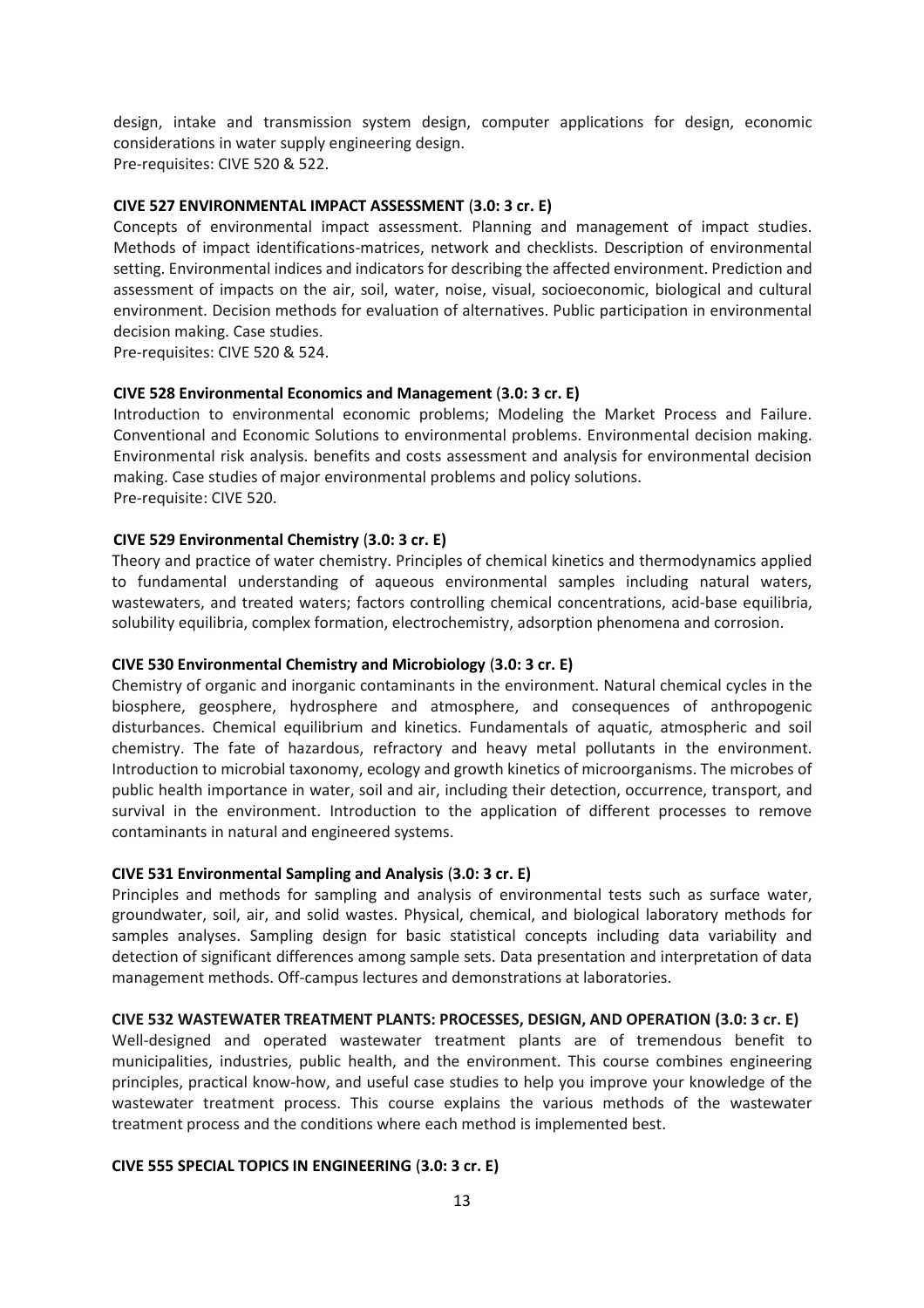Analysis and design of advanced concrete structures: stairways, reinforced concrete water tanks (rectangular and circular), concrete domes, corbels and deep beams, wind load provisions, walls, fiber polymer reinforcement, chimneys and minaret.

## **CIVE 556 BRIDGE DESIGN** (**3.0: 3 cr. E)**

This course will focus on the fundamental behavior and design of reinforced and prestressed concrete bridge elements in the short and medium span range. Basic concepts of prestressing from the prestressed concrete course, commonly used methods and general design philosophy will be discussed. Service-load and ultimate-strength design of concrete bridge girders for flexure, shear and torsion effects will be studied, including serviceability constraints for control of deflection and cracking. Students will gain skills and competence in bridge design through practical design examples, presentations and a project assignment.

Pre-requisite: CIVE 405.

## **CIVE 557 ADVANCED STRUCTURAL STEEL DESIGN (3.0: 3 cr. E)**

Introduction to plastic mechanism analysis; LRFD design of more complex structural components found in typical steel buildings; composite beams and columns, beam-to-column connections, column base plates, cover-plated beams, and built-up girders; computer applications to three-dimensional modeling techniques for steel structures; projects on structural analysis and design of trusses and frames to resist lateral wind and seismic loads.

Pre-requisite: CIVE 501.

## **CIVE 558 SEEPAGE, EMBANKMENTS, AND SLOPE STABILITY** (**3.0: 3 cr. E)**

This course is designed to provide the knowledge in groundwater seepage and contaminant transport in saturated and unsaturated soils. Flow nets for homogeneous and layered soils. Design and stability analysis of embankments and earth dams.

#### **CIVE 559 PAVEMENT RECONSTRUCTION, REHABILITATION AND MAINTENANCE (3.0: 3 cr. E)**

This course is designed to provide techniques for reconstruction, rehabilitation and maintenance of flexible and rigid pavements including recycling, preventive maintenance, routine maintenance and soil stabilization design, and construction considerations.

#### **CIVE 560 TRANSPORTATION MANAGEMENT SYSTEMS** (**3.0: 3 cr. E)**

This course is designed to provide the knowledge to conduct the project and network-level pavement management processes, to identify the data to be collected, and to define the conditions of the transportation system.

## **CIVE 561 RETAINING STRUCTURES DESIGN** (**3.0: 3 cr. E)**

Rigid and flexible earth retaining structures: rigid, anchored bulkhead, braced cut, tie-back cut, slurry trench and MSE (metallic and geosynthetic) walls with applications to infrastructure projects.

#### **CIVE 562 DESIGN OF TIMBER STRUCTURES** (**3.0: 3 cr. E)**

This course is designed to provide the fundamentals of design of timber structures and application to simple structures.

## **CIVE 563 ADVANCED SOIL MECHANICS** (**3.0: 3 cr. E)**

This course is designed to provide a theoretical framework for the analysis of deformation and failure of soils with application to several practical problems. These include elasticity for linear deformation, plasticity models (including critical state model) for non-linear deformation and limit equilibrium analyses for important geotechnical problems.